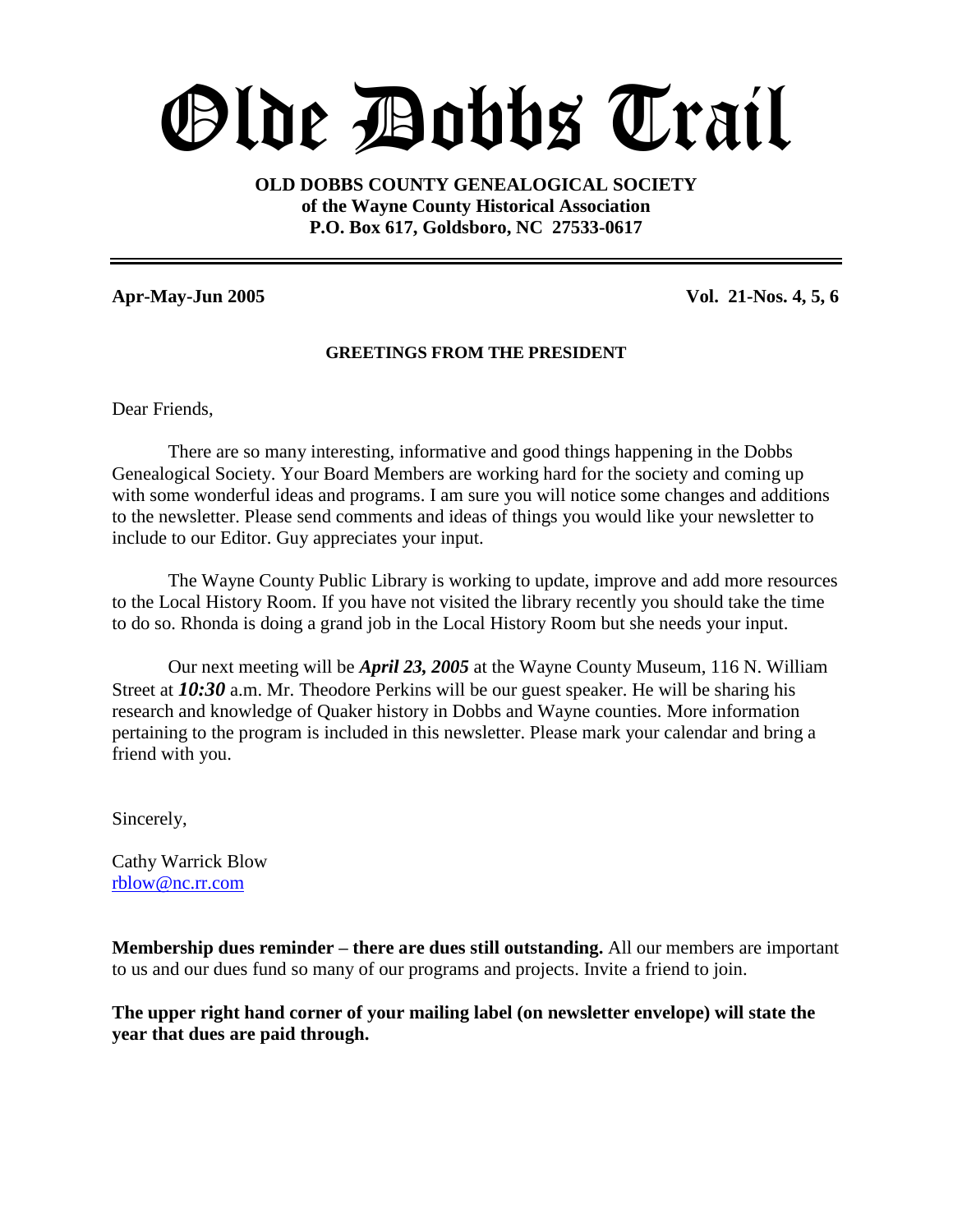### **OLD DOBBS COUNTY GENEALOGICAL SOCIETY**

The Old Dobbs County Genealogical Society met on January 22, 2005 at the Weil Auditorium, Wayne County Public Library in Goldsboro, NC. President Cathy Blow called the meeting to order, welcomed the members and guests, and led us in the Pledge of Allegiance. Barbara Lancaster led us in prayer. There were 22 people present. The minutes from our previous meeting were approved as printed in the newsletter. Treasurer Lisa Corbett reported a balance of \$4,477.15 in the treasury.

For old business, Cathy Blow reported that the first volume of the cemetery book is being indexed. With no further delays we hope to have it ready for publication very soon. Volunteers are needed to help survey Old Mill Cemetery for Volume II. If you can volunteer please contact Billy Herring, 919-242-6217, the township coordinator for New Hope Township or the Cemetery Project coordinator, Elliott Futrell, 919-736-4232

For the first item of new business, the executive board of Old Dobbs presented a list of goals that they would like to see accomplished during the next two years: to encourage an increase in membership; to promote and sponsor genealogy and area history workshops and lectures; to publish Volume I and Volume II of the cemetery books; to continue cemetery listings of other townships; and to assist and promote the Wayne County Public Library Local History Room and the Family History Center.

A Library Committee has been formed with Rhonda Konig serving as chairperson. She has requested help from the membership in the development of the Local History Collection. She may send out a survey with the results determining what additions would be most helpful and beneficial.

The speaker for our April 23<sup>rd</sup> meeting will be Mr. Theodore Perkins, well-known authority on Quaker genealogy. We will advertise this meeting in hopes that other societies will join us. If you have any "Quaker questions" please send them to Guy at gpotts1@nc.rr.com and he will forward them to Mr. Perkins prior to the meeting. Hopefully, your questions can be answered at the meeting. You may also mail them to us at P.O. Box 617, Goldsboro, NC 27533-0617.

Volunteers are needed to abstract pension records of Revolutionary soldiers from Dobbs County. If you would like to be involved in this project, please contact Mr. Jerome Tew. jdtew3@earthlink.net He will be happy to give you instructions as to what you need to do.

It was announced that the NC Genealogical Society is collecting Family Bible records. If you would like to contribute, please send them a copy to be included in their publication. Their address is PO Box 22, Greenville, NC 27835-0022. Be sure to include a copy of the title page (page showing publication and or copyright date).

Lynn Johnson introduced our speaker, Tom Magnuson, from the Trading Paths Association, who presented a very interesting program on the subject of locating and preserving historic road beds and trading paths. After questions from the audience were answered, the meeting was adjourned.

Our next meeting will be at *10:30 a.m., April 23, 2005 at the Wayne County Museum, 116 N. William Street.*

Submitted by Barbara Lancaster, Recording Secretary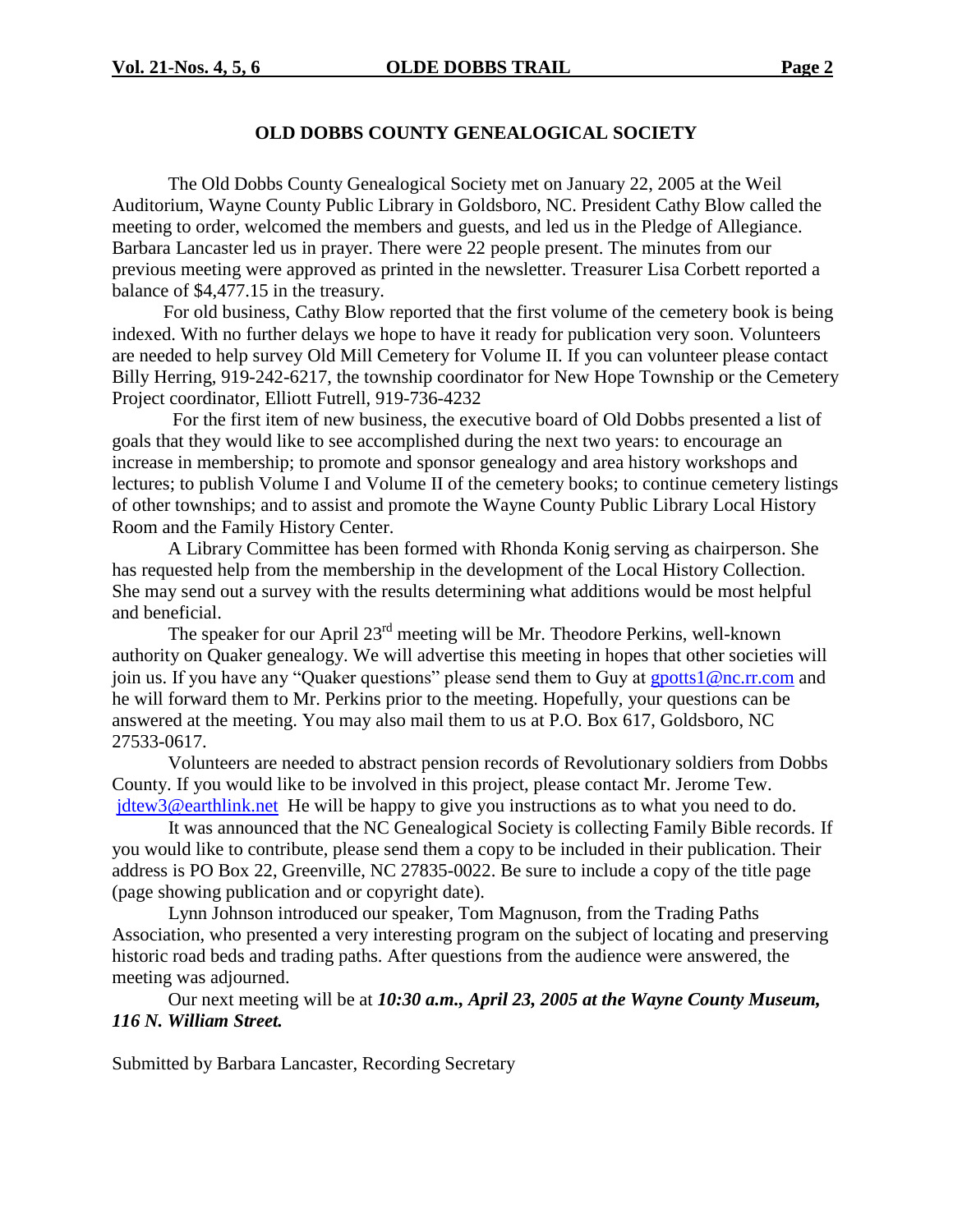# **New Additions to the History Room at Wayne County Library**

### **January 2005**

The Changing Face of Justice: A Look at the First 100 Women Attorneys in North Carolina – by Emily Colin and Lynn P. Roundtree

Names in South Carolina, Winter 1964, Winter 1963, November 1965 – University of South Carolina

# **February 2005**

Scotland County Heritage - Toe River Valley Heritage Vol. IV - Town Leaders: Littleton, North Carolina 1790-1920 by Rebecca Leach Dozier - 1850 Census of Johnston County North Carolina by Helen Marler - Courthouse Research for Family Historians by Christine Rose

Ancestry Library Edition –a subscription Internet database that contains a wide range of genealogical and historical information.

Major collections include: U.S. Federal Census 1790-1930 (with an every name index), U.K. and Ireland Census Collection, Immigration Collection, Birth Marriage and Death Collection, Military Records Collection, Biography and History Collection as well as other resources. This is available in-library only at any of our branches.

Middle Tennessee's Forgotten Children: Apprentices from 1784-1902 – Alan Miller

The Jury Lists of South Carolina 1778-1779 – Ge Lee Corley Hendrix

Directory of Scots in the Carolinas: Volume 2 – David Dobson

# **From the Old Dobbs Genealogical Society Meeting –January 22, 2005**

### **"OldRoadsaPathtoPast"**

The old trails and paths that wind through North Carolina could provide a deeper understanding of the state's heritage and history than some written records. That's what members of the Old Dobbs County Genealogical Society learned Saturday, when Tom Manguson spoke about studying trading paths throughout the state.

Manguson, a member of the Trading Path Association, said that North Carolina had a century or more of unwritten history that took place before government records were kept. The Trading Path Association is a non-profit corporation chartered by the state to preserve, promote and study North Carolina's historic trading path. The key to discovering that history, Manguson said, is to search for the old road beds, pathways and trails throughout the state. And when those paths are identified, they need to be preserved.

Manguson said that in the 1600s indentured servants escaped from the "cavalier mentality" of their masters in Virginia and came to live in North Carolina. Those servants, both white and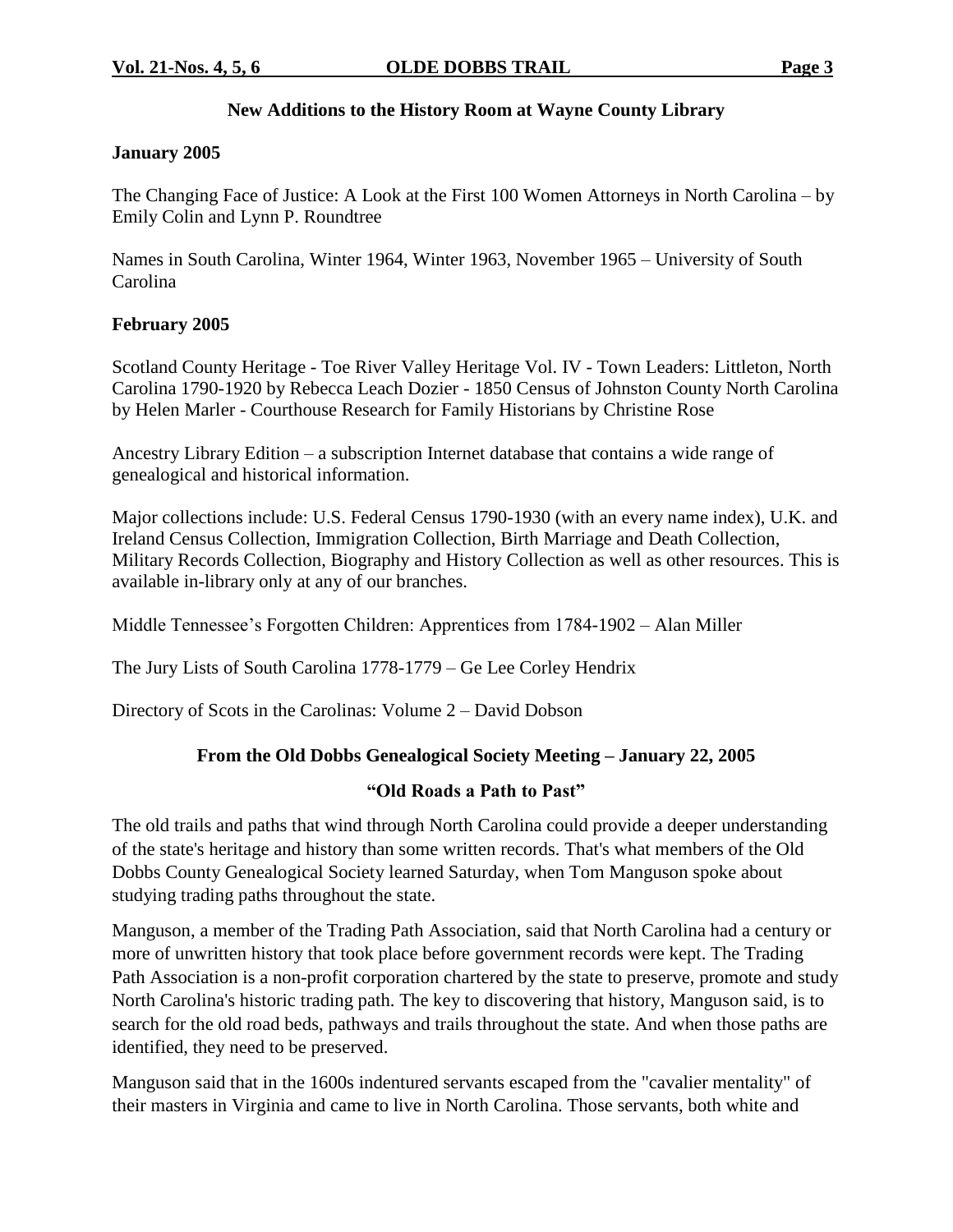black, settled in with the Indians in North Carolina. "The Indians were adoptive at that point," Manguson said. "If a person could behave, they were accepted." Items found, or preserved, from those communities show a mixture of influences. "There were blended communities by the end of the 17th century," he said.

The bowls of a pipe maker had a European design, with an African motif, but were handcrafted by Indians, Manguson explained. But the only way to find out more about those blended communities is by studying the old roads, which are remnants of that era. Often, those paths might look like "someone took a paintbrush to a cow's tail, because they meander about,"he said. "But 150 feet on either side of that old road bed holds a vast preponderance of history," he said "because everyone lived within spitting distance of the roads."

North Carolina is in danger of losing that link to its past because of urban sprawl and development. Some of the loss is accidental, Manguson said, and some has been intentional. To find, and preserve, that forgotten chapter in the state's history, look for the shallow places in a stream, or a riverbed. These, Manguson said, were the "chokepoints."

"And everyone went to the chokepoints because they were strategic points in any terrain," he explained. "The roads went from river crossing to river crossing and the towns then grew up." Sometimes two to five roads would come together at these points. "If you find these, you'll find evidence of past lives," he said. "We are urging everyone to find their old infrastructure. The roads are our heirlooms."

Published in the News-Argus, January 23, 2005 and written by Barbara Arntsen. We wish to thank the News-Argus for permission to share this article with our members.

# **Upcoming Speakers**

The speaker for our July meeting is Lt. Col. (retired) Sion Harrington, who will be talking about the North Carolina State Archives Military History Project and his recent project on the Confederate Army.

Mark Oct 22, 2005 on your calendar. Our speakers will be from the Down East Scottish Society and will be discussing our Scottish Heritage and tracing Scottish ancestors.

# **"CarolinaQuakers–Our Heritage Our Hope –Tercentenary, 1672-1972"** Edited by Seth B. and Mary Edith Hinshaw

**Early Meetings** - Following the brief three-day visit of William Edmundson to Carolina in May, 1672, George Fox made his way down through southeastern Virginia toward Carolina in the autumn of the same year. He arrived in the Perquimans area in late October, staying eighteen days, as indicated in his journal. In speaking of the meeting at Joseph Scott's home, he says, "many people were at it: a sound, precious Meeting it was, and the People were tender and much desired after Meetings." Four years later when William Edmundson visited the area again he found "Friends finely settled" in the county, and "things well among them."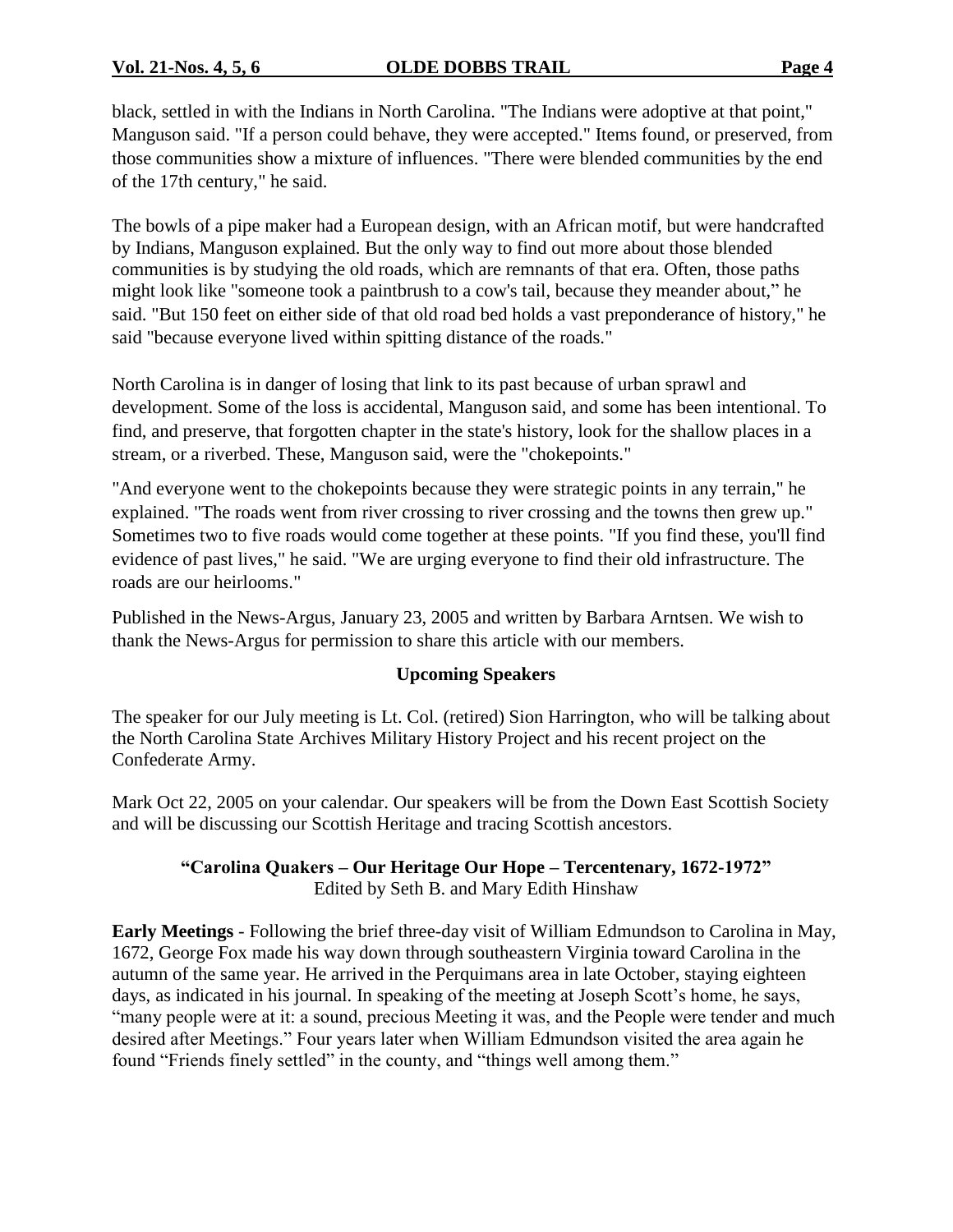Meetings for worship during the early years were held in homes rather than meeting houses, since meeting houses were not in existence. Nearly all the early homes and all the early meeting houses in the Perquimans area were located on creeks and rivers; there were no roads through the swampy wilderness, and the streams furnished the only means of travel and transportation.

In giving dates for the beginnings of early Meetings, one must remember that in most instances a local group of Friends was first granted permission to hold meetings for worship. Some time later the same group might be granted the status of Preparative Meeting. When growth and development seemed sufficient, the Preparative Meeting might be set up as an independent Monthly Meeting.

**Piney Woods** – The oldest existing Meeting in Perquimans area, and in North Carolina, is Piney Woods. In 1723 James Griffin, Moses Hill and William Hill requested the privilege of holding week-day meetings for worship in their homes. Piney Woods continued for a long time as a Preparative Meeting, becoming a Monthly Meeting in 1794.

Great Contentnea – In the second quarter of the eighteenth century Friends began moving into the Wayne County area. In 1740, Thomas Cox and four children (Richard, Sarah, Thomas and Elizabeth) moved from Core Sound in Carteret County to a grant of land on the south side of the Neuse River, some ninety miles to the west. Meetings for worship were held in the home of Richard Cox. The Neuse Preparative Meeting was set up, and its records begin with the year 1754.

Lower Falling Creek seems to have been located near the present town of Kinston, beginning in 1748. In the years following this group of Friends so declined that by May, 1772, it was decided that the "next ensuing meeting be held at Richard Cox's near Upper Falling Creek." In September of that year it was held at Great Contentnea, located about five miles northeast of what is now Fremont. From this time Falling Creek Monthly Meeting disappears and Contentnea Monthly Meeting takes its place. As an increasing number of Friends settled in the Nahunta community, the Monthly Meeting was transferred to this area.

**Contentnea Quarterly Meeting** – Friends began moving into the Neuse River area as early as 1740. The minute book entitled "Minutes of Great Contentnea, Neuse and Woodland Meetings" dates from 1748, but Contentnea Quarterly Meeting was not established until much later. The minutes of Eastern Quarterly Meeting, 1787, contain this statement: "A request from Coresound *and Contentney Monthly Meetings was produced to this meeting to have a Quarterly Established at Contentney for their Meetings. A committee is appointed to visit them and Examine their records and report to a future Quarterly Meeting whose names are Chalkley Albertson, Joseph Henley, Rich'd Jordan, Caleb White, Josiah Bundy, Benjamin Albertson, Sr., Aaron Morris, Sr., John Symons, Jr., and Aaron Morrison, Jr.*<sup>"</sup> In the 11<sup>th</sup> month, 1789, it was agreed that "the Quarterly Meeting at Contentney be established." Minutes for the first five years have been lost, and the early procedures and actions of Contentnea Quarterly Meeting are unknown.

The Wayne County area lost many members during the great migrations before and immediately after the Civil War. Friends living in the path of destruction left by Johnston and Sherman armies suffered severely, being left totally destitute. At the close of the War the Baltimore Association supplied food and clothing for those in dire need.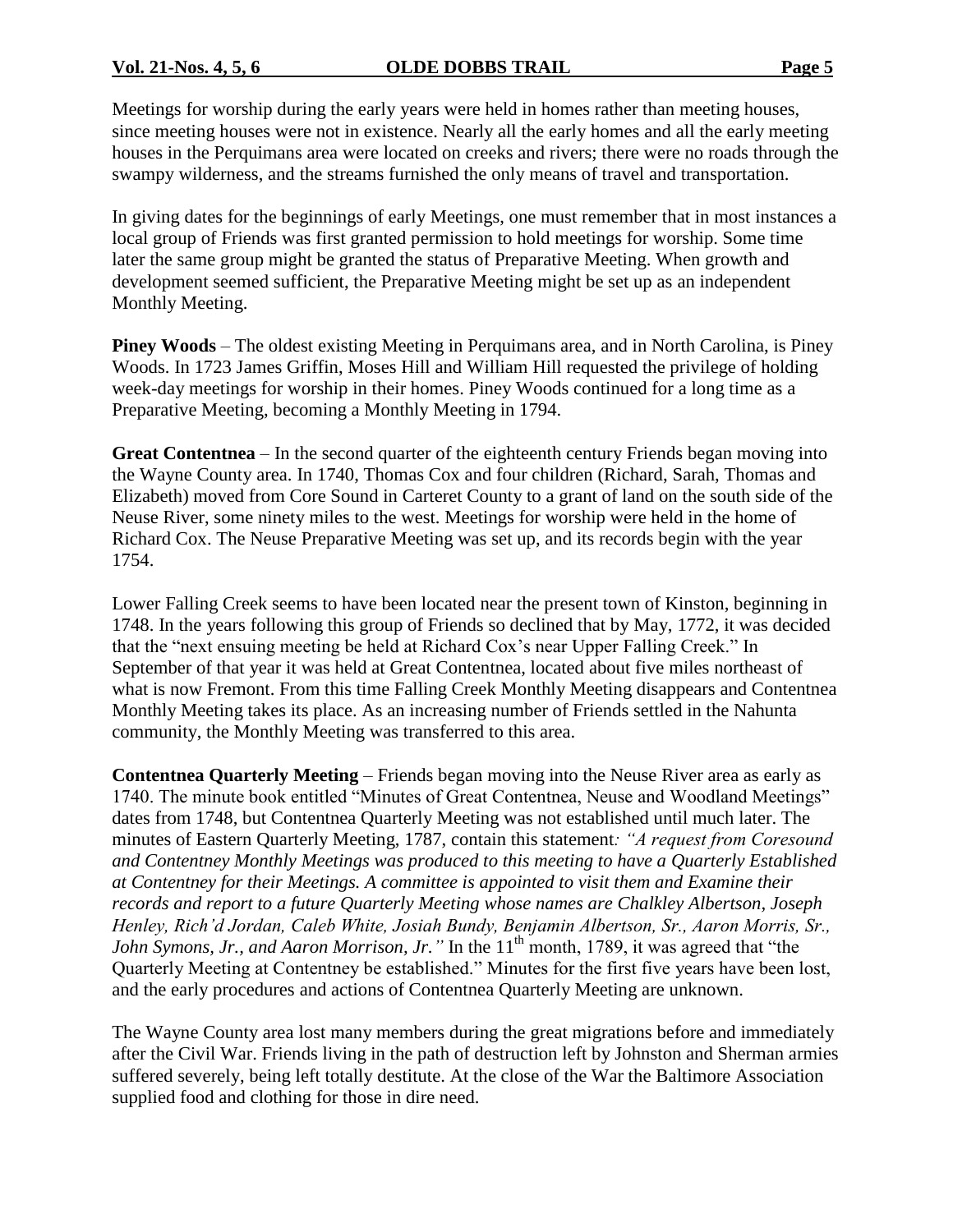One interesting insight into existing conditions may be gleaned from a statement in the minutes of the Neuse Meeting for January 4, 1865: "The clerk not being present and from the best information the minutes of the Meeting is lost or mislayed by the invading army of General Sherman's Army through the county in third month last."

**Neuse** –The Neuse Meeting had its beginnings with the migration of Friends from Core Sound area in Carteret County. In 1740, Thomas Cox and four of his children, Richard, Thomas, Sarah and Elizabeth, settled on a grant of land on the south side of Neuse River known as Quaker Neck. Meetings for worship were first held in the home of Richard Cox, beginning around 1750. He gave land for a meeting house in 1782. The written records of Neuse Preparative Meeting begin with the year 1754.

This community, as others in Wayne County, suffered severely during the Civil War period. Several families moved to Indiana. A separation in the membership occurred around 1903.

Neuse had added much to the strength of Contentnea Quarterly Meeting through the years. John S. Moore was recorded as a minister in 1882, and for fifty years following he labored faithfully for the promotion of the work in Wayne County.

**Nahunta** –The Meeting now known as Nahunta appears to have begun as Lower Falling Creek in 1748, probably located near the present town of Kinston. By 1772 most Friends in this area had "removed" and it was directed that the next meeting be held "at Richard Cox's near Upper Falling Creek." Later in the same year it was held at Great Contentnea, five miles northeast of Fremont. From this time Falling Creek Monthly Meeting disappears and Great Contentnea takes its place, later known as Contentnea Monthly Meeting. Chalkley Albertson was resident minister during the Revolutionary War period.

By 1851 a number of Friends had moved into the Nahunta community, and meetings for worship were begun. A Preparative Meeting was set up and for a time monthly meeting sessions were held alternately between the two places. After 1856 all business sessions were held at Nahunta, and Contentnea Meeting was laid down. Nahunta became a Monthly Meeting prior to 1863.

**Woodland** –Early in the nineteenth century a few Friends families settled on the south side of the Neuse River in Wayne County. Among these were Moores, Hollowells, Masseys, Stantons and Edgertons.

Since travel to the Neuse Meeting was slow and difficult, they began holding Bible School and meetings for worship in the Mineral Springs school house. Among the visiting Friends who brought encouraging messages were Isham Cox, Allen Jay, Joseph Moore and Andrew Tomlinson.

In 1873 Neuse Monthly Meeting directed that an "Indulged Meeting" be set up at Mineral Springs with Isaac Cox, William Cox, John Hollowell and David I. Grantham being appointed to attend the opening meeting. In 1875 Mineral Springs became a Preparative Meeting. A building was constructed on the lands of Jesse Hollowell in 1876. It is thought that Joshua Trueblood of Indiana preached the first sermon in the new house. The name was changed to Woodland and was established as a Monthly Meeting in 1883.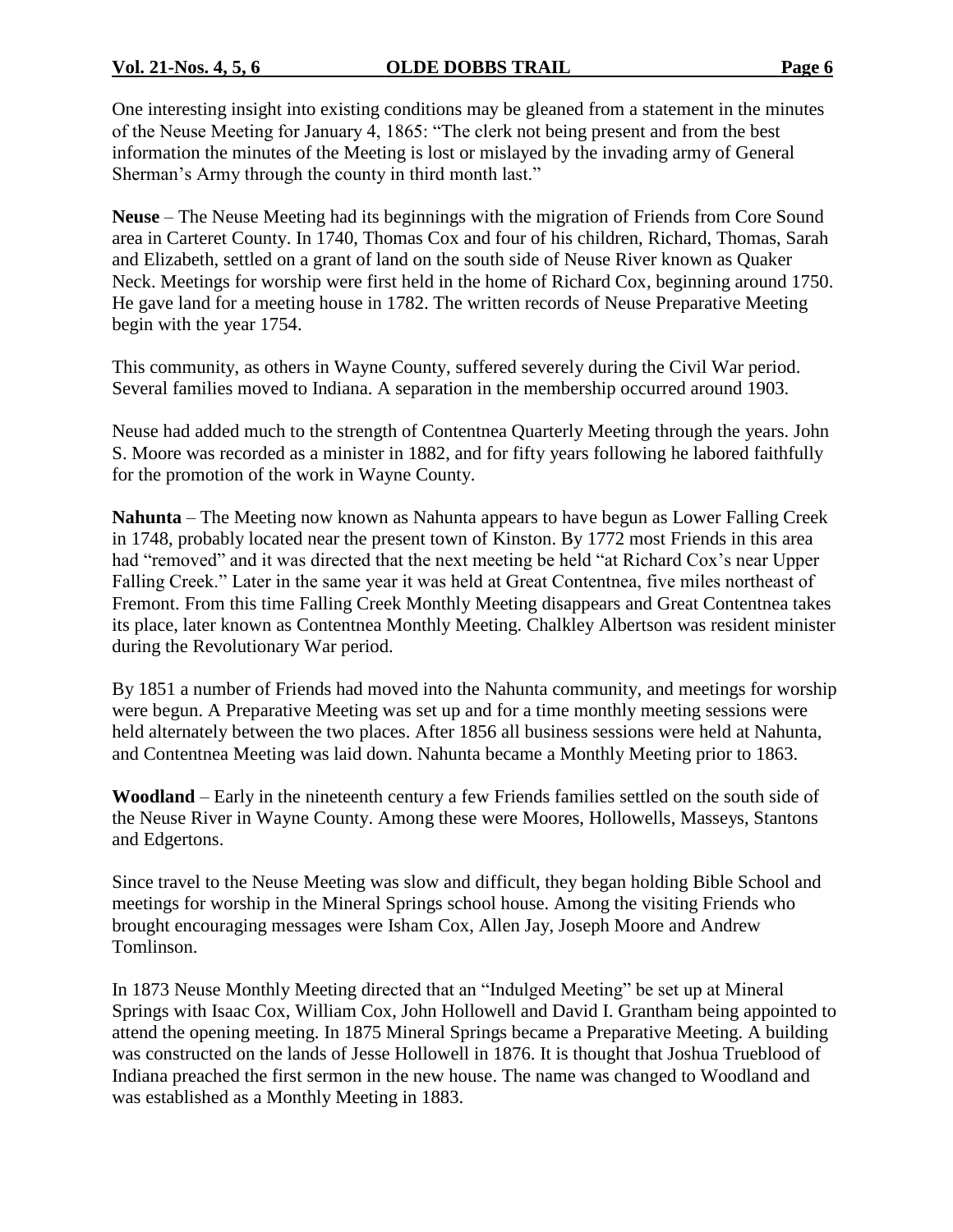**Bethesda** – Bethesda Meeting began with the preaching of John S. Moore from the Woodland Meeting, and the special response of the Handy Lee family, who gave land and materials for building a meeting house. Some of the family names mentioned in the early minutes were Warren, Lee, Smith, Keene, Hobson, Draughon, Tew, Blackwell, Williford, Butler, Green, Phillips, Starling, Jackson, Lockamy and Core. The first minute book is dated November 26, 1886, but obviously meetings for worship and business were held prior to this time, perhaps as early as 1880.

John S. Moore was the first minister, making the trip by horse and buggy once a month. He was not paid a salary, but on one occasion the members bought him a suit of clothes as an expression of love and appreciation.

Bethesda was a Preparative Meeting under Neuse until 1908, when it was set up as a Monthly Meeting. Whitford Edgerton, John S. Moore's nephew, carried on the work in the following years.

Goldsboro – In response to a concern among Friends living in or near Goldsboro, Nathan D. Andrews called a group of Friends to meet in his home in 1906, to discuss the advisability of organizing a Meeting. J. Waldo Woody of New Garden spent some time in Goldsboro assisting in setting up the Meeting.

William Hollowell, G. Whitford Edgerton and Nathan D. Andrews were appointed to secure a building. On October 4, 1906, a building was purchased and the Goldsboro Monthly Meeting was established by Contentnea Quarter Meeting the same year.

The first monthly meeting session was held November 2, 1906, with Alex Edgerton as clerk. David and Sallie Sampson of Yadkin Quarter, Mary C. Woody of New Garden Quarter, and a committee of twelve members from Contentnea Quarterly Meeting were present. Joseph Peele was called to serve as minister.

**Hood Swamp** – Between 1785 and 1800 a considerable number of Friends moved southward from Virginia into the Wayne County area. Among those settling in the Hood Swamp community were these family names: Davis, Johnson, Parks, Smith and Raiford.

In 1887 a Preparative Meeting was organized under the care of Nahunta Friends. Alpheus Mendenhall from New Garden Quarter helped get the Meeting under way, along with a committee of Friends from Neuse, Nahunta and Woodland Meetings: John L. Moore, John S. Moore, Abbie Hollowell, William U. Grantham and Barney Perkins. The first pastor was Barney Perkins from the Nahunta Meeting.

In 1911 Hood Swamp and New Hope Meetings were established as a joint Monthly Meeting, the business sessions alternating between the two communities. This cooperative arrangement continued until 1919, when each Meeting was set up as an independent Monthly Meeting.

**New Hope** –Following a revival in the New Hope community around 1880, a meeting for worship was begun and met for some time in an old Grange Hall. Among the families making up the first congregation were the Grants, Peeles, Hinnants, Wilsons, Herrings, Daniels, Davises, and Wards. This group, led by Sallie Foushee, a blind minister from Cane Creek, established the New Hope Meeting.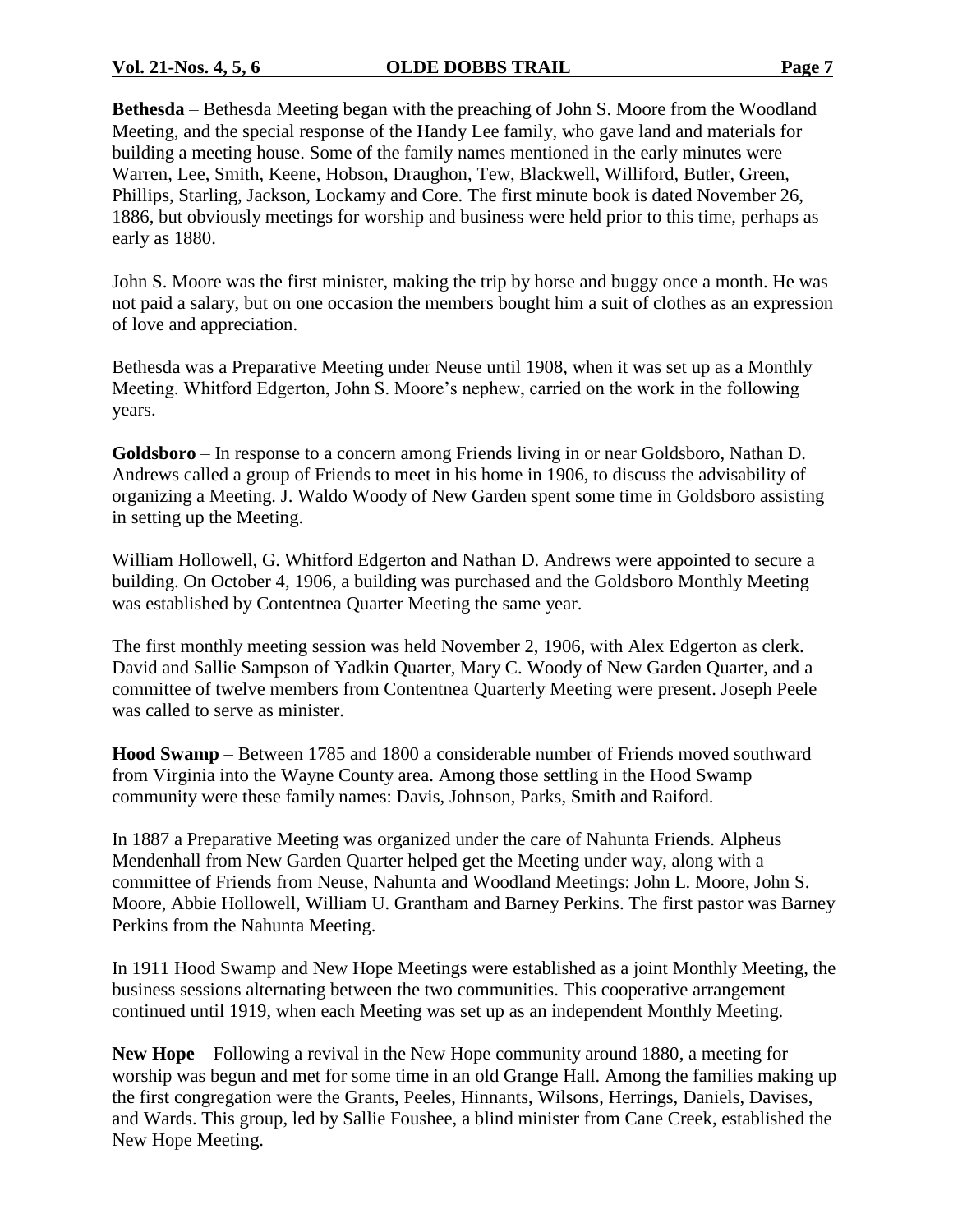On August 28, 1880, William and Smithy Grant deeded a two acre tract of land for the meeting house and a building was constructed soon after. For several years New Hope shared pastoral services with Oakland, Nahunta and Hood Swamp.

**Rhodes** –The first knowledge we have of Friends in the Rhodes community [Grantham] is around 1855. Although no Friends were living in the community, occasional services were held in the public school house (Union Academy) by Friends ministers. In 1890, John S. Moore, of the Woodland Meeting, began holding regular services in the community, which he continued for 48 years. Around 1896 when the school house was sold and moved away, Friends continued to hold services in the community. In 1908 the group was set up as a Monthly Meeting by Contentnea

Quarterly Meeting. The name Rhodes was adopted in honor of the Ingram Rhodes family who kept their doors open to Friends and invited them to hold services in the old school house.

A building was constructed in the late 1890s on land given by Amie Grantham, mother of B.B. Grantham. At first this was a Union Church, consisting of about forty people.

**Oakland** – The earliest information available for Oakland Meeting is derived from the minutes of the Neuse Meeting and Contentnea Quarterly Meeting. In 1882 it is recorded that Friends living on the north side of the Neuse River requested that they be allowed to hold meetings for worship in the old Grantham school house and the request was granted.

Isaac H. Cox, L.J. Moore, Abbie Hollowell and Mary E. Cox were appointed to attend the first meeting and also exercise oversight for the first year.

Construction of a building was begun in 1883 on land furnished by William U. Grantham. The building committee was William U. Grantham, David I. Grantham and Hilry Hastings. Nathan Perry gave the dedication message. Oakland was established as a Monthly Meeting by Neuse in 1915.

# **Contributed by Theodore Perkins**

**Sarah Frances Smiley** was born in Vassalboro, Maine on March 30, 1830. She was educated in New Bedford and after graduation, taught in the same school and afterwards in a fashionable Friends' school in Philadelphia. By the early 1870s she was a preacher and a speaker of note. On a trip to Great Britain, she spoke extensively to church groups in England, Scotland and Wales.

With a pass from the War Department dated April 20, 1865, she and Richard M. Janney (R.C.J.) departed by railroad to New Bern and thence to Goldsboro with supplies of food worth about \$2,500, clothing, material for clothing, and shoes packed in four large trunks. Following are excerpts from her journal of the trip.

### Sarah Frances Smiley Diary – "Jottings of a Journey to North **Carolina in the Fifth Month of 1865 – To My Family and Intimate Friends"**

At Kinston we could see in passing a part of the late battlefield. We were now fairly upon the fresh tract of war. Breast-works, rifle pits and deserted encampments were on every hand but saddest of all were those rude ungrassed graves with the little sticks at their head. On our way we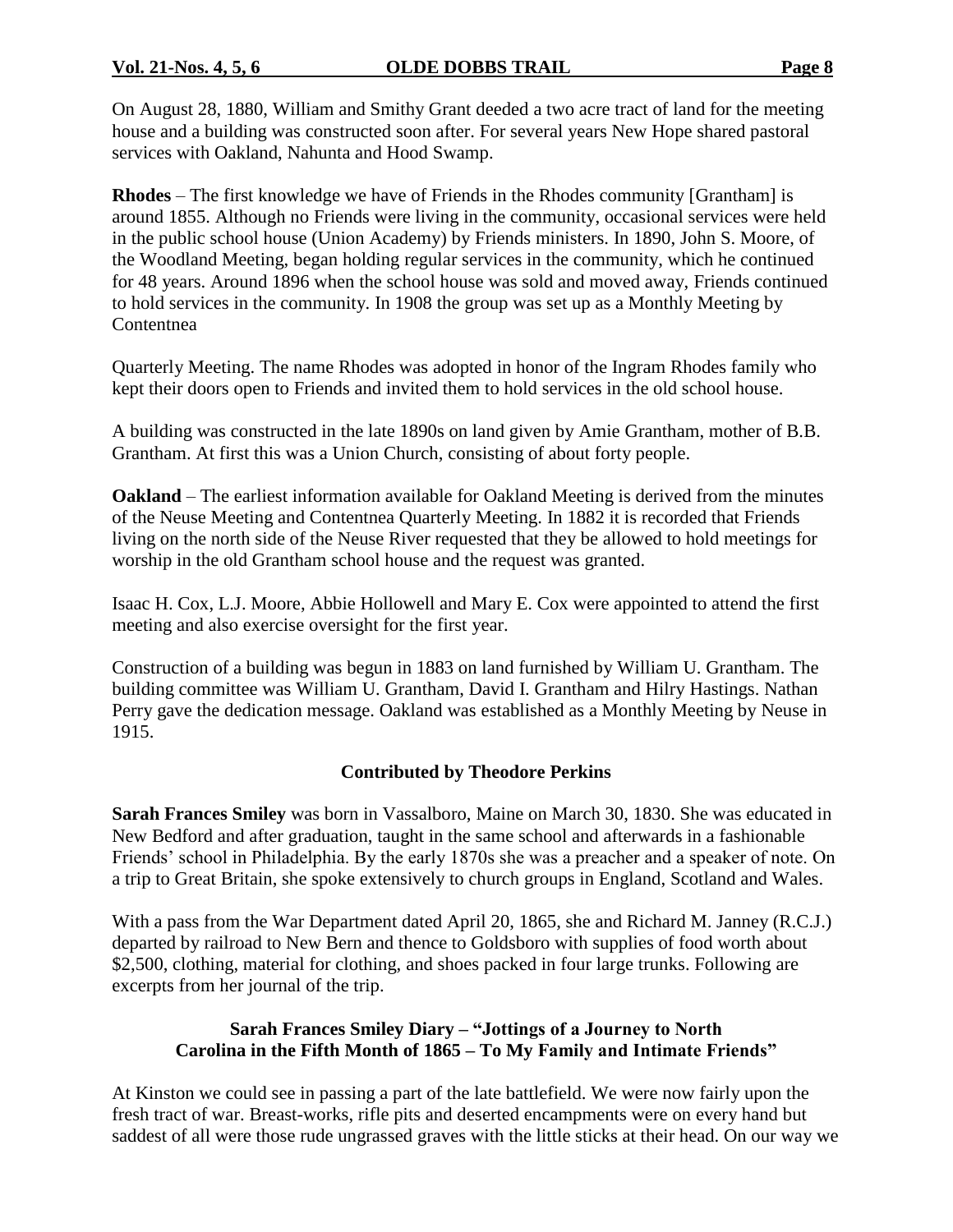met a drawn-train, a study for a picture. The cars were mostly mere platforms with bags of oats, and spread over these the freight of human life, sick and wounded soldiers, white refugees and Blacks.

It was nearly 3 when we alighted in the streets of Goldsboro. Depots were so generally burnt that in our whole journey we entered but one (at Newberne). We set off to inquire for the man who could direct us to the neighborhood of the Friends, none of whom lived within six miles. After a walk of half a mile we found his house. His wife plainly in great alarm, told us her husband was in Raleigh and she didn't know a single Quaker. In evident haste to have us be gone, she pointed to another house saying "They can tell you there I reckon at Mrs. Slocum's."

Meanwhile we had learned where our Friends lived, but not how to reach them. So dreadful and complete had been the destruction, that not even a cart or an ox could be hired in the place. The army had everything. They (army) were sitting in the pizza and R.M.J. handed them our passes and briefly explained our present need. "O certainly we will send you, our horses have little to do now. Sergeant, order a wagon and driver and a cavalry escort of 15 men."

We then drove in advance of our escort to store a portion of our goods at the rooms of the Christian Commission. As I sat there waiting, I saw six young women eyeing me closely and drawing near me on the side walk when one of them advanced and said "Isn't thee a Friend?" These young women walked into town that morning, several of them 16 miles, and were to return in the same way next day. They had come for rations and help of various kinds. They told us their Mo. Mtg. was held the next  $7<sup>th</sup>$  day and that they would spread the intelligence of our coming of which they seemed glad indeed.

We now rode on and our horses were fine and spirited. I caught enough of their bold spirit to make me less fearless in crossing the frightful rickety bridges which the horses often had to leap. We and our seat often parted company and sometimes the seat itself would spring off the wagon but we took it all very quietly.

It was sad indeed to see the desolation. For five miles we saw not a house of any size standing, only black chimneys and heaps of ruins, fields spoiled by camps or lying wastes. We rode on through rough old corn fields, into wild ravines and found at last the end of the road. Our road over the Neuse proved to be a pontoon and I was glad to see a thing of which I had heard so much. The banks were fearfully steep and the wagon had to be held behind as we walked over.

Other sights we saw from which the eye had to turn away –horses killed near the road side and lying unburied. In one place, 200 had been driven together and shot. One picturesque sight alone feasted our eyes. In front of a beautiful woodland skirting the Neuse was a Negro camp. They were preparing supper and as the rich sunset light shone through the woods, the blue smoke curled peacefully up and half screened the rich green and gold behind it.

At last a few houses could be seen across fields and up lanes, and as often as one appeared, off dashed a rider or two, leaping ditches and fences, and springing through thickets to ask if Jesse Hollowell lived there. Recrossing the bridge we rode over a deserted encampment of vast size and plunged into the forest. As the men dashed up to the gate the Mother appeared at the door, great was her consternation. "Does Jesse Hollowell live here?" She answered "Yes" but in tears. "Yes this is the place" they shouted back. What was to be their lot next she dared not think, till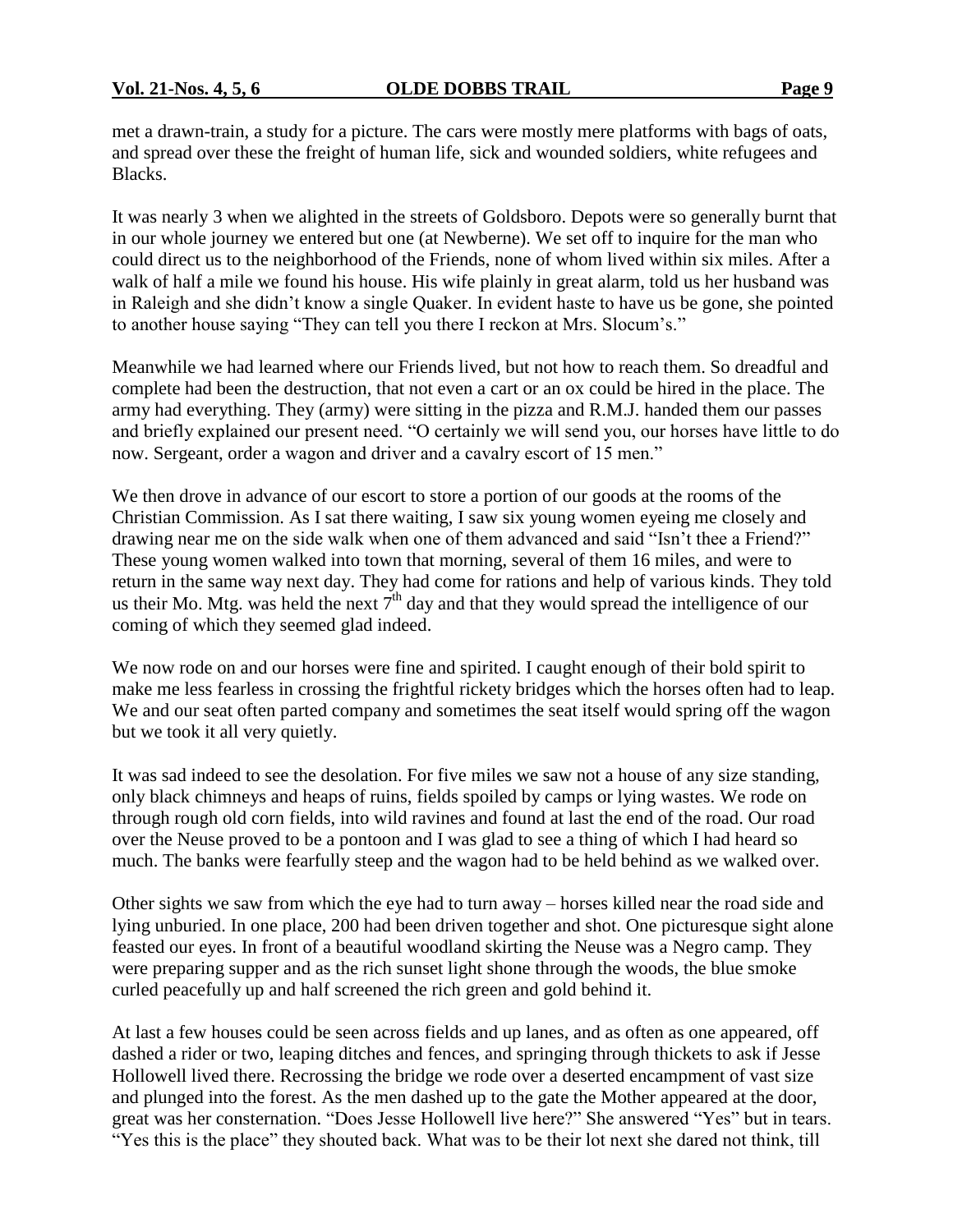glancing along the line she spied my bonnet and was reassured. For four years they had seen no one from the North and heard very little. The husband was not at home and did not return till I had retired, but he confessed to me afterwards in a quiet half coherent way, that that night he could nor refrain weeping for joy.

It was a plundered house in which we were to be guests and little like comfort was left. I asked for water as the roads had been very dusty. A little tub called a Keeless was brought in and placed before the fire on the hearth and an old sugar bowl cover held some soft soap but they had no towels. Taking my own towel and soap from my bag, I accommodated myself to circumstances. Their simple faith in their Divine Protector had been very strong and so they had taken "joyfully the spoiling of their goods."

We were by and by invited over "to tother house" to supper. This was the kitchen which is so generally a separate building. Groping our way across quite a stretch of yard in the moonlight, we sat down on little benches to our repast – some hoe-cake and a little pork, no butter, no milk. The daughters had been in town that day to claim rations and had brought home a little poor coffee and sugar. With a little help from our trunk, we did well.

Next morning after breakfast I began the work of dividing the clothing and for this end, took a list of the 20 families in the neighborhood and their circumstances. Levi Massey, Avis his wife, and five children; Joab Jinnett, Mildred his wife, and eight children; David Grantham who joined the army, his wife and three children; Needham Jinnett, Charity his wife, and two children; Penninah Whitehead and two children; and so we went on till our list was finished. The larger garments were given with reference to names but in every bundle I placed a towel and hanky, thread, cotton tape, pins, needles and buttons. Finally in every bundle I placed a package of Tracts.

The next day, Seventh, was the Mo. Mtg. and it was held five miles off. Jesse Hollowell had obtained permission of any army mule and about 7 o'clock I heard him giving order to his son, Jesse Thomas, to hook up the cart. We reached the Mtg. House at Neuse about an hour and a half before time. Most of the Friends were there an hour before. The House was not open and we sat in the shady pizza where there were nice seats. Ours was the only buggy I think. Some had carts, one couple had only a pair of wheels and an axle-tree. Many were double on horse back, and many walked. Some of the girls had come ten miles through the sand that hot morning.

In this Meeting there were 99 members ranging from 85 to a week old and 70 were at Meeting. The young Friends had very sweet pure faces and looked tidy and attractive in their homespun dresses and nice grey Quaker bonnets. The old Friends wore sun bonnets stiffened with wide strips of cypress wood. As they came in each went round the entire circle shaking hands with each, without a word of recognition and then sitting down at the end of the line would begin with slight nods the special salutations. "Thee well, Charity? How's thee, Zilphy?" To which Zilphy and Charity would quietly answer, "Tolerable."

We went to Needham Jinnett's to dinner but we were all completely over-pressured by one of the guests whose voice was like that of Stentor. Her family, who were Friends, had been somewhat plundered and now not content with telling the tale once, she must needs repeat it to each of this company. In going over the items to me, she had finished her wrongs with this climax of vexation pronounced in an indescribable burst of voice "And they left me narry a goose!" Again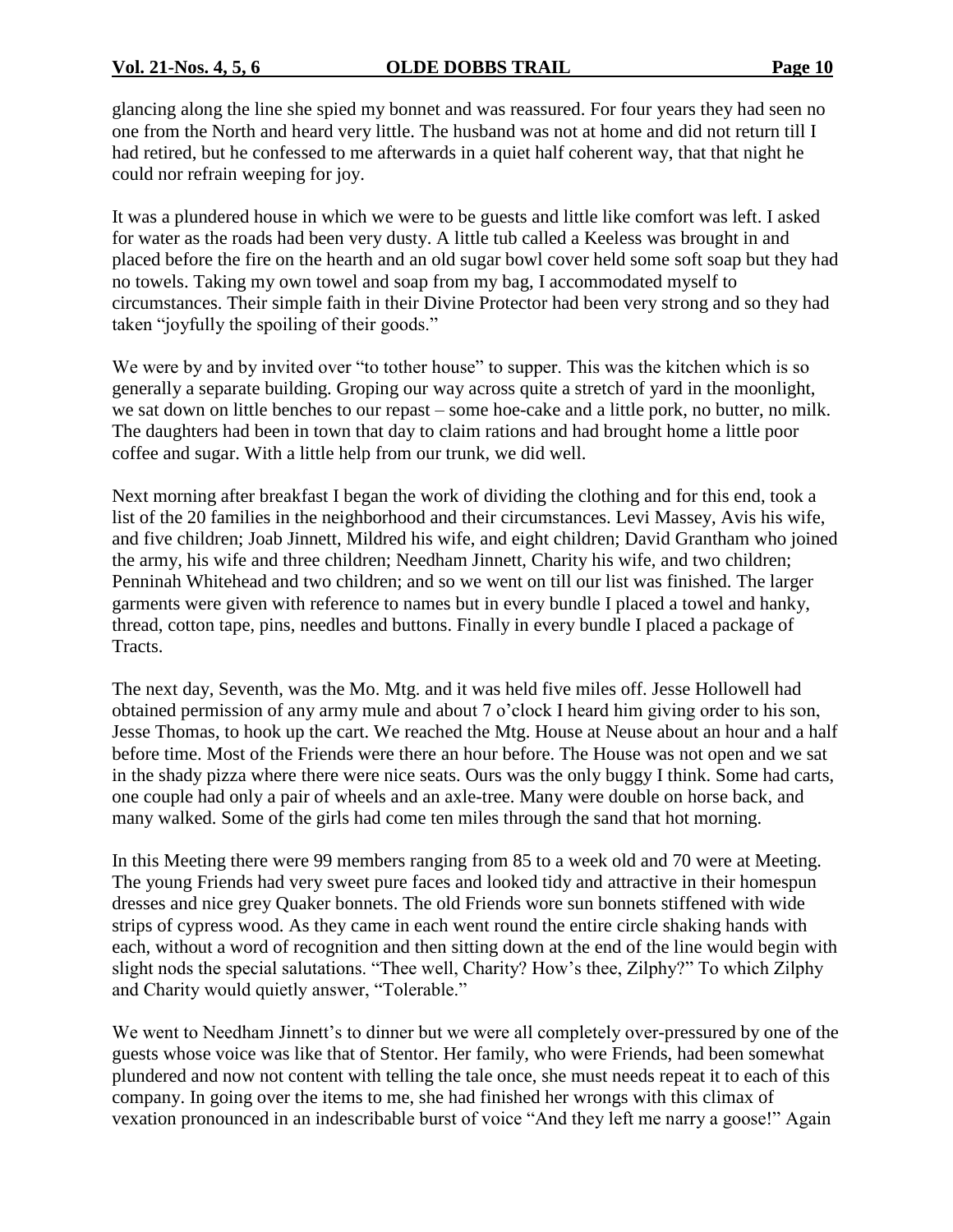and again as ignoring her termagant tongue I tried to listen to others or talk a little myself, I had to give way before this fatal point "And they left me narry a goose." At the close of dinner an old colored man who sat outside on the steps, begged permission to say a few words and proceeded with a broken but quite touching address upon one's mission and what he had heard of the meeting that morning.

We soon proceeded on our journey. We were to attend the Meeting at Nahunta the next day and were to return first to Goldsboro and then go six miles beyond to the Wilson Prisons and Jesse Hollowell was to be our guide. We reached Goldsboro and were met by a gentleman on horseback and soon learned he was a Friend and the son-in-law of the widow we were to lodge. The ride was much the same as before, old encampments in every direction, fine old forests half burned or cut down, and but few houses left.

We reached the house of our Friend and were kindly welcomed. The daughters of our hostess possessed a great deal of native refinement, and were truly lovely. The oldest daughter at home was Elizabeth and one was away at boarding school at New Garden. The son-in-law, Edwin G. Copeland, was a young man of superior character and intelligence. E. Copeland's wife was an invalid, a sound nature refined by suffering.

On First Day morning (the  $7<sup>th</sup>$ ) we started early for Meeting. A bridge on the most direct road was burned down and we had to pass some distance by "Little River" to ford it. We had a good meeting though very much smaller than the previous day. There were only five females there and the one beside me wore her checked sun-bonnet lined with newspaper. We had called before meeting at Nathan Pike's, a very humble home and largely plundered but neat. We met here a young man, Thomas Hobs, who had joined Friends since the war began.

We dined at the house of Needham T. Perkins. He is a minister and a very intelligent man. His home had been for some years in Illinois, but coming back about the beginning of the war, he had not yet seen the right time to return. Living at first on a road where the armies were passing and repassing, he had felt unwilling to expose his children to such scenes, and so moved to the first poor house that he could find for a shelter. He was now recovering from a severe illness of typhoid fever. It was hard to break away from the interesting conversations but over such roads, though the distance back to the Wilson Prisons was but five miles, 2 hours and day light were indispensable.

In talking with Jesse Hollowell next morning he explained once more all he felt in regard to our visit and turning to me with his face aglow with kindly emotions he said: "Well Sary I reckon that thy coming did my wife a thousand dollars worth of good. Well thee knows I didn't see thee till morning but she told me that thee seemed so cheerful like, she reckoned thee'd never had a speck of trouble in all thy life, and yet thee could seem to feel for us and so somehow it just seemed to lift her right up."

Taking leave of the family as of old friends we started again for Goldsboro. On our way we passed long lines of women with baskets and bags going in to receive rations. They are not given to men unless they work in return. I presume many take the view the Richmond ladies openly express. "This is not charity you will understand, it is simply the return of what you have taken from us."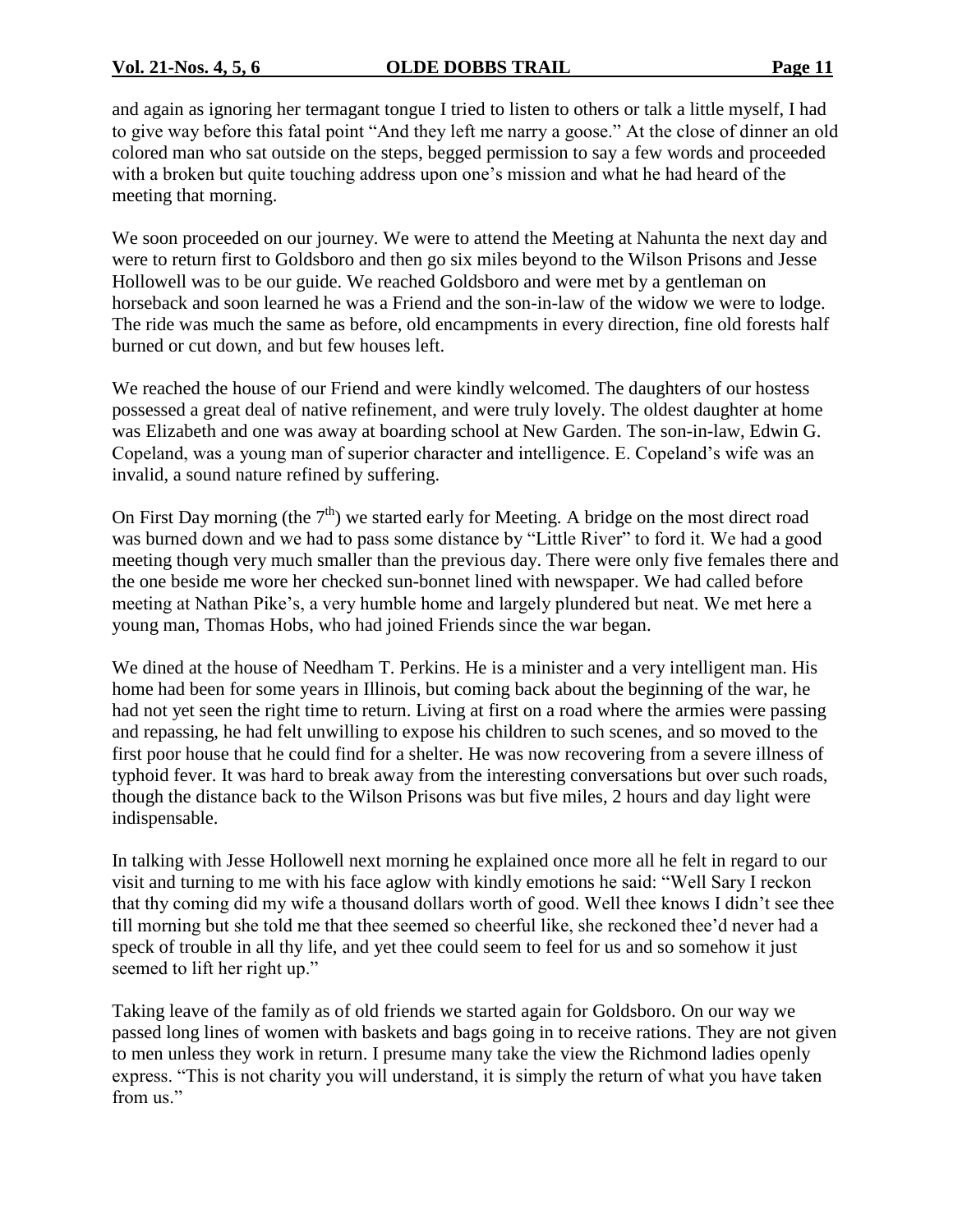It was somehow known that we were to be at the Christian Commission that morning so when I reached there desirous of a few quiet hours to arrange the remaining trunks, what was my dismay to find quite a crowd of Friends there, young and old and Aunt Zilphy with her fearful voice at the head of them!

The house besides was all action with the arrival of new agents, stores, books and the army flies darkened everything. The trunks arranged, we went round to the Provost Marshall's to ascertain if we could reach Greensboro. I was desirous of visiting the hospital. The surgeon in attendance was from Richmond, Indiana, and a friend of Dr. L. Test. Scarcely exceeded by those in the Libby Prisons and yet this was the way their own sick and wounded were treated in a building which was designed for a college had unusual advantages. Bedding and clothing were needed, but had not arrived; the poor men lay dying with no kind hand to soothe them. On one bed a poor man in terrible agony lay struggling to raise his hands. I thought him black, but what was my horror on approaching him to find his face literally covered with flies. I stood and fanned him till the boy whose task it was had finished his dinner. He was speechless but I think he heard me as I tried to tell him of One who suffered more for him. As I passed around from couch to couch I thought how each one had doubtless some far away mother or wife, or sister, who would give so much to stand where I stood, and I tried to speak to them as they would speak.

In speaking of what I saw there to the Agent of the Sanitary Commission at City Point and expressing my horror that their supplies had fallen short in Goldsboro, he said that after all their vast efforts, such an ocean of misery had made them as but a drop in the bucket. They said "We give everything away as fast as it comes and there has been so much worse suffering –men have been dying in the streets, on the sidewalks, with no one to give them a shelter. Yesterday we brought a poor fellow in here to die. He had been lying on the hotel steps for hours." Just then word was brought in that six soldiers had been killed the day before not far from the scene of our first visit. No one knew exactly how. So cheap has life become.

A fine shower now came to cool the dusty air and refreshed by a comfortable dinner and the kindness of our excellent friends who are doing much good in the place, we started by about 3 P.M. for Raleigh.

# **Contributed by Grace Williamson Turner**

# **WILLIAM LANCASTER –QUAKER**

To the Honorable, the General Assembly of the State of North Carolina The humble petition of William Sanders Lancaster of Wayne County Sheweth

That your petitioners Father William Lancaster, of Wayne county aforesaid, being one of the people called Quakers and making a matter of Conscience the keeping or holding any persons in slavery, hath according to the Custom of some among the Society of people called Quakers, Manumited a Certain Negroe woman named Patience & her Children Sam, Lelah, Rachel & Priss who are now going at large & under no controul of your petitioners father or any of his Family, as your petitioner humbly conceives, contrary to law. And as your petitioner hath been in his infancy at great labour and pains in raising the said Negroes, with flattering hopes that one day he might receive some advantage from the same by the Gift of his Father of some one or more of the said Negroes And as your said petitioner is not so tied down by his religions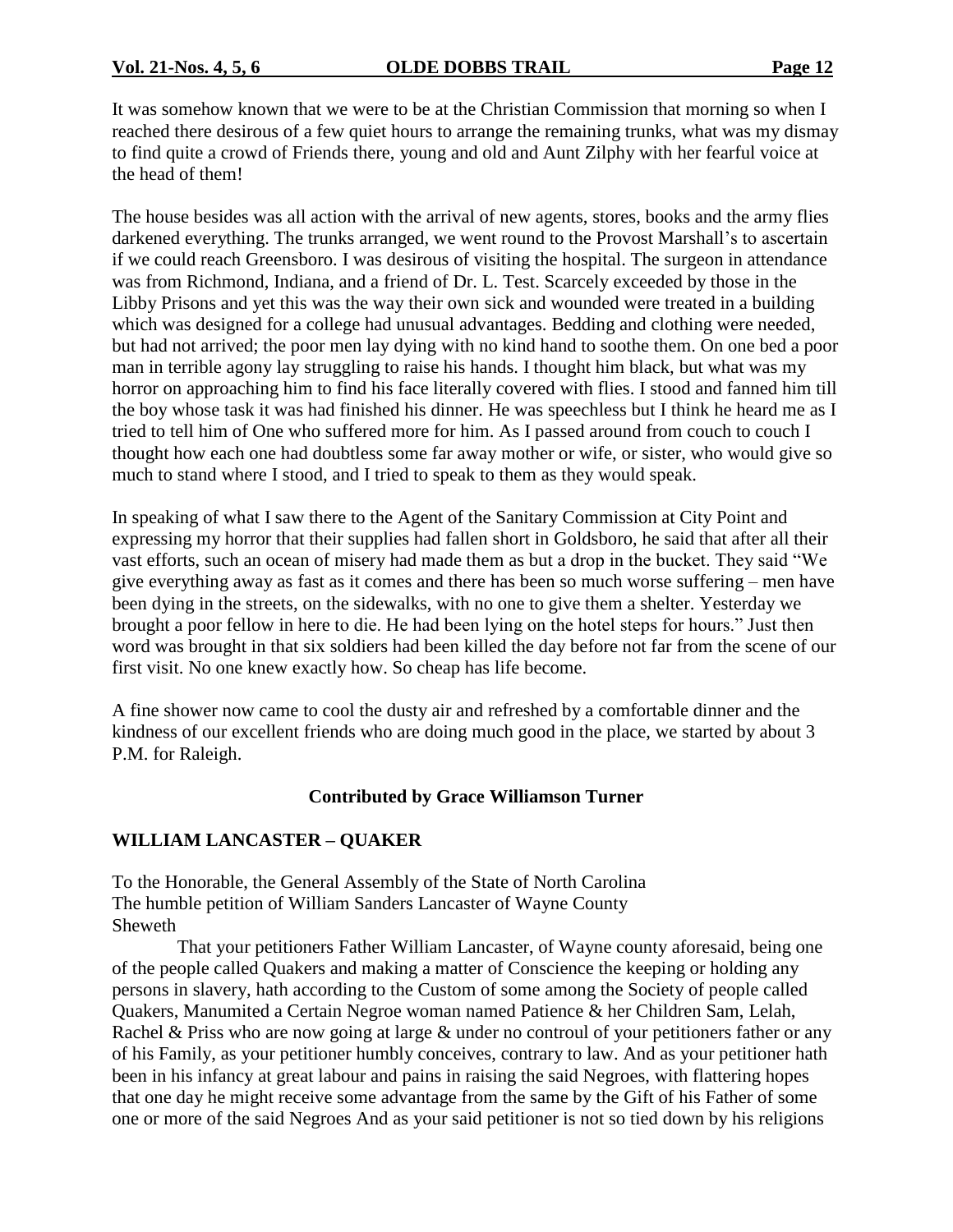principles (he having renounced Quakerism) He humbly prays that the Title of the aforesaid Negroes, may be vested in him by such mode as your Honors, in your wisdom shall think proper to Adopt. And your petitioner shall ever pray &c Fayetteville December 13th 1786.

Wm. Sanders Lancaster

Source: General Assembly Session Records. November 1786-January 1787. Box 4.

# **APPLICATION FOR MEMBERSHIP OR RENEWAL (Annual Membership from 1 Jan to 31 Dec)**

| \$20.00 joint members (same address) ________ |                                                                                                    | New member |  |
|-----------------------------------------------|----------------------------------------------------------------------------------------------------|------------|--|
| Change of Address:                            |                                                                                                    |            |  |
|                                               |                                                                                                    |            |  |
|                                               |                                                                                                    |            |  |
|                                               |                                                                                                    |            |  |
|                                               |                                                                                                    |            |  |
|                                               |                                                                                                    |            |  |
|                                               | <b>Payable to:</b> Old Dobbs County Genealogical Society<br>P.O. Box 617, Goldsboro, NC 27533-0617 |            |  |

### **OFFICERS**

| Corresponding Secretary & Treasurer Lisa Corbett [corbettlgc2@aol.com] |  |
|------------------------------------------------------------------------|--|